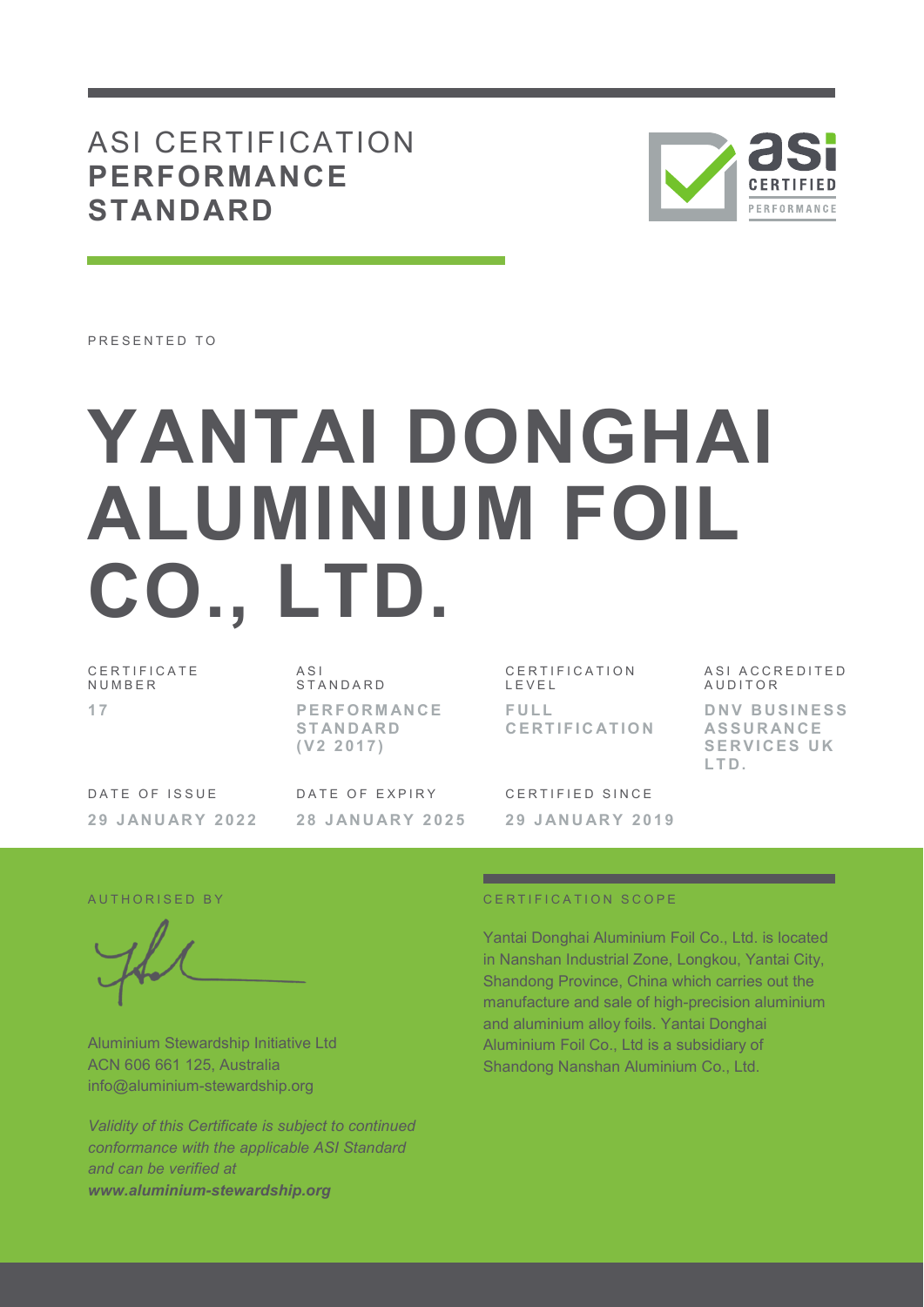# SUMMARY AUDIT REPORT **PERFORMANCE STANDARD**

### **OVERVIEW**

| MEMBER NAME                   | Shandong Nanshan Aluminium Co., Ltd.                                                                                                                                                                                                                                                                                                                                                                                  |
|-------------------------------|-----------------------------------------------------------------------------------------------------------------------------------------------------------------------------------------------------------------------------------------------------------------------------------------------------------------------------------------------------------------------------------------------------------------------|
| ENTITY NAME                   | Yantai Donghai Aluminium Foil Co., Ltd.                                                                                                                                                                                                                                                                                                                                                                               |
| CERTIFICATION<br><b>SCOPE</b> | Yantai Donghai Aluminium Foil Co., Ltd. is located in Nanshan Industrial<br>Zone, Longkou, Yantai City, Shandong Province, China which carries out the<br>manufacture and sale of high-precision aluminium and aluminium alloy foils.<br>Yantai Donghai Aluminium Foil Co., Ltd is a subsidiary of Shandong<br>Nanshan Aluminium Co., Ltd.                                                                            |
| SUPPLY CHAIN<br>ACTIVITIES    | <b>Material Conversion</b>                                                                                                                                                                                                                                                                                                                                                                                            |
| ASI STANDARD                  | Performance Standard V2                                                                                                                                                                                                                                                                                                                                                                                               |
| AUDIT TYPE                    | First Certification Audit (24 - 28 December 2018)<br>$\bullet$<br>Surveillance Audit (11 - 13 August 2020)<br>Re-Certification Audit (19 - 21 January 2022)                                                                                                                                                                                                                                                           |
| AUDIT FIRM                    | DNV Business Assurance Services UK Ltd.                                                                                                                                                                                                                                                                                                                                                                               |
| AUDIT DATE                    | First Certification Audit (24 - 28 December 2018)<br>$\bullet$<br>Surveillance Audit (11 - 13 August 2020)<br>$\bullet$<br>Re-Certification Audit (19 - 21 January 2022)<br>$\bullet$                                                                                                                                                                                                                                 |
| AUDIT REPORT<br>SUBMISSION    | 17 January 2019 (First Certification Audit)<br>18 September 2020 (Surveillance Audit)<br>$\bullet$<br>24 February 2022 (Re-Certification Audit)                                                                                                                                                                                                                                                                       |
| AUDIT SCOPE                   | First Certification Audit (24 - 28 December 2018)<br>The audit scope covered the Yantai Donghai Aluminium Foil Co., Ltd. is a<br>subsidiary of Shandong Nanshan Aluminium Co., Ltd. and located in<br>Nanshan Industrial Zone, Longkou, Yantai City, Shandong Province, China.<br>The main products cover high-precision aluminium and aluminium alloy foils.<br>Supply chain activities included in the audit scope: |

and the control of the control of the control of the control of the control of the control of the control of the control of the control of the control of the control of the control of the control of the control of the cont

**Material Conversion**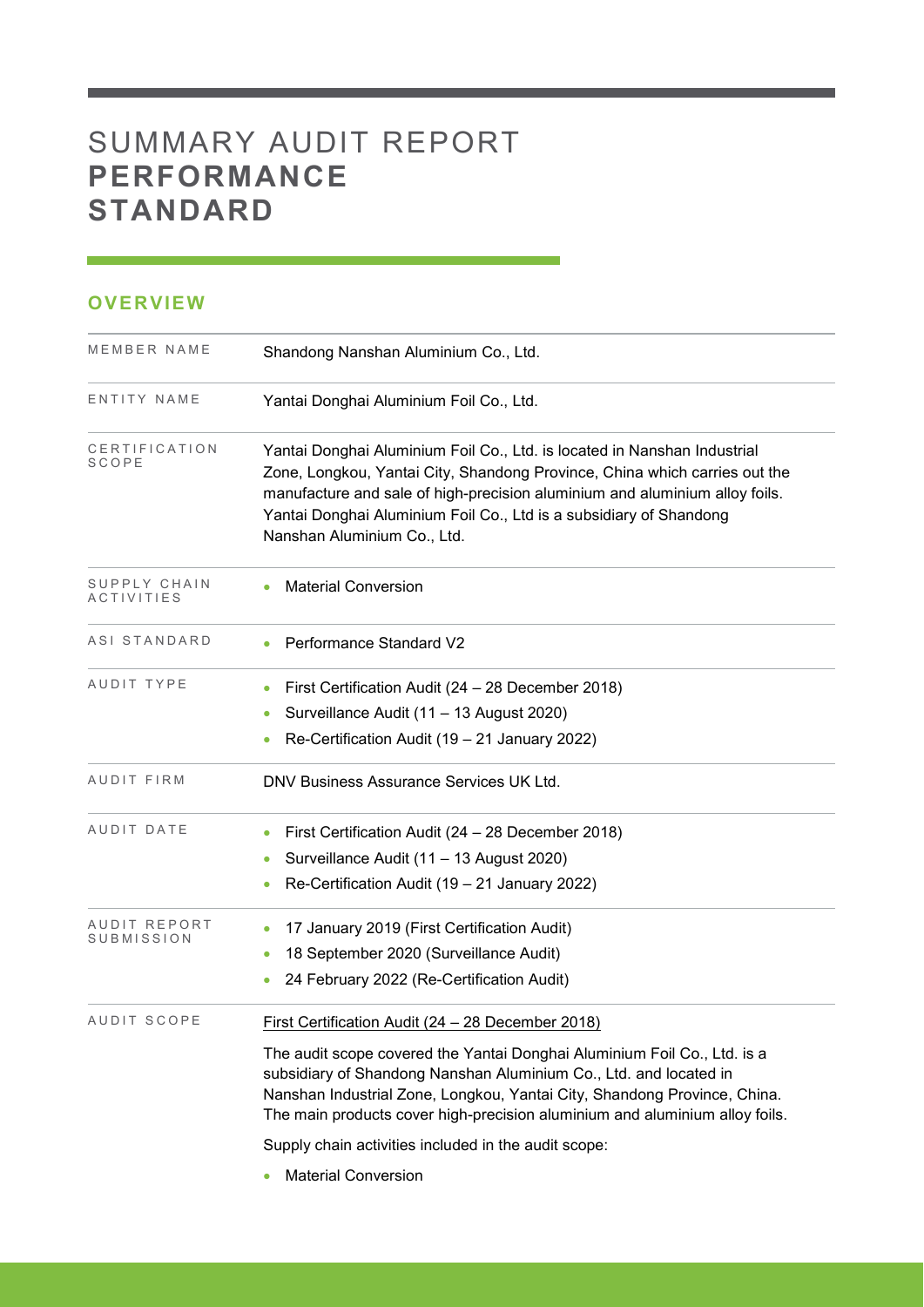| All relevant Criteria in the ASI Performance Standard were included in the<br>audit scope.                                                                                                                                                                                                               |
|----------------------------------------------------------------------------------------------------------------------------------------------------------------------------------------------------------------------------------------------------------------------------------------------------------|
| <u>Surveillance Audit (11 - 13 August 2020)</u>                                                                                                                                                                                                                                                          |
| The audit scope covered the Yantai Donghai Aluminium Foil Co., Ltd. is a<br>subsidiary of Shandong Nanshan Aluminium Co., Ltd. and located in<br>Nanshan Industrial Zone, Longkou, Yantai City, Shandong Province, China.<br>The main products cover high-precision aluminium and aluminium alloy foils. |
| Supply chain activities included in the audit scope:                                                                                                                                                                                                                                                     |
| <b>Material Conversion</b><br>$\bullet$                                                                                                                                                                                                                                                                  |
| All relevant Criteria in the ASI Performance Standard were included in the<br>audit scope.                                                                                                                                                                                                               |
| Re-Certification Audit (19 - 21 January 2022)                                                                                                                                                                                                                                                            |
| The audit scope covered the Yantai Donghai Aluminium Foil Co., Ltd. facility<br>in Nanshan Industrial Zone, Longkou, Yantai City, Shandong Province,<br>China including the main products of high-precision aluminium and<br>aluminium alloy foils.                                                      |
| Supply chain activities included in the audit scope:                                                                                                                                                                                                                                                     |
| Material Conversion (Production and Transformation)                                                                                                                                                                                                                                                      |
| All relevant Criteria in the ASI Performance Standard were included in the<br>audit scope.                                                                                                                                                                                                               |
| Certification                                                                                                                                                                                                                                                                                            |
| The Auditors confirm that:                                                                                                                                                                                                                                                                               |
| The information provided by the Entity is true and accurate to the best<br>M<br>knowledge of the Auditor(s) preparing this report.                                                                                                                                                                       |
| The findings are based on verified Objective Evidence relevant to the<br>time period for the Audit, traceable and unambiguous.                                                                                                                                                                           |
| The Audit Scope and audit methodology are sufficient to establish<br>M<br>confidence that the findings are indicative of the performance of the<br>Entity's defined Certification Scope.                                                                                                                 |
| The Auditor(s) have acted in a manner deemed ethical, truthful, accurate<br>M<br>professional, independent and objective.                                                                                                                                                                                |
| 29 January 2022 - 28 January 2025                                                                                                                                                                                                                                                                        |
| <b>Surveillance Audit</b>                                                                                                                                                                                                                                                                                |
| 28 January 2024                                                                                                                                                                                                                                                                                          |
| 17                                                                                                                                                                                                                                                                                                       |
|                                                                                                                                                                                                                                                                                                          |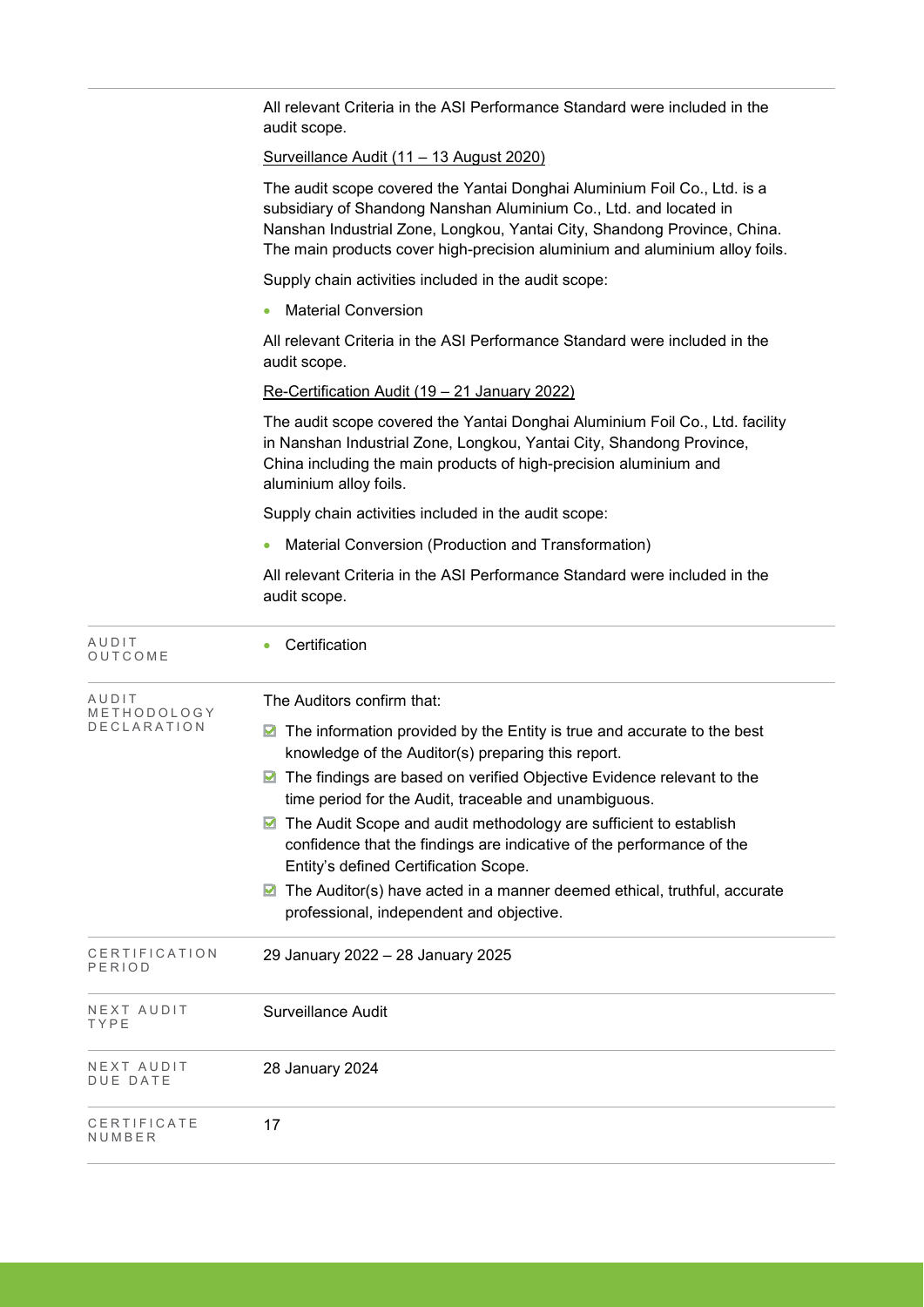## **SUMMARY OF FINDINGS**

| <b>CRITERION</b>                                                                 | <b>RATING</b> | COMMENT                                                                                                                                                                                                                                                                                                                                                                                                                                                                                                                                                                                                  |
|----------------------------------------------------------------------------------|---------------|----------------------------------------------------------------------------------------------------------------------------------------------------------------------------------------------------------------------------------------------------------------------------------------------------------------------------------------------------------------------------------------------------------------------------------------------------------------------------------------------------------------------------------------------------------------------------------------------------------|
| PRINCIPLE 1 BUSINESS INTEGRITY                                                   |               |                                                                                                                                                                                                                                                                                                                                                                                                                                                                                                                                                                                                          |
| 1.1 Legal Compliance                                                             | Conformance   | The Entity collects and identifies the applicable legal<br>requirements and other requirements, conducts the<br>compliance evaluation on an annual basis. No fines<br>and/or request for the corrective actions from<br>government agencies and other stakeholders have<br>been issued.<br>More information on the legal compliance assessment<br>is available in the Sustainability Report:<br>http://www.nanshanghj.com/static/admin/upload/file/20<br>210824/20210824073837 50083.pdf<br>Code of Conduct:<br>http://www.nanshanqhj.com/static/admin/upload/file/20<br>190823/20190823003726 36529.pdf |
| 1.2 Anti-Corruption                                                              | Conformance   | Policies and processes such as the Management<br>Procedure of Anti-Corruption are implemented to<br>identify and prevent corruption and personnel trained<br>in these processes, as verified through training<br>records. The Entity works against Corruption in all its<br>forms, including Extortion and Bribery, consistent with<br>Applicable Law and prevailing international standards.<br>The Entity also has a Policy for Labour and Business<br>Ethics:<br>http://www.nanshanqhj.com/static/admin/upload/file/20<br>190823/20190823003726 36529.pdf                                             |
| 1.3 Code of Conduct                                                              | Conformance   | A Code of Conduct which covers environmental, social<br>and governance principles is available for all<br>stakeholders and the Code of Conduct is available for<br>all interested stakeholders on the Entity's website:<br>http://www.nanshanqhj.com/static/admin/upload/file/20<br>190823/20190823003726 36529.pdf                                                                                                                                                                                                                                                                                      |
| PRINCIPLE 2 POLICY & MANAGEMENT                                                  |               |                                                                                                                                                                                                                                                                                                                                                                                                                                                                                                                                                                                                          |
| 2.1a Environmental, Social, and<br>Governance Policy (implement and<br>maintain) | Conformance   | The Entity's management Policies are consistent with<br>the environmental, social, and governance practices.<br>http://www.nanshanqhj.com/static/admin/upload/file/20<br>190823/20190823003726 36529.pdf                                                                                                                                                                                                                                                                                                                                                                                                 |
| 2.1b Environmental, Social, and<br>Governance Policy (senior<br>management)      | Conformance   | The Entity's General Manager approves the<br>Environmental, Social, and Governance Policy, and<br>Senior Management demonstrate commitment to the<br>implemented policies by communicating the policies to<br>the interested parties and providing the necessary<br>recourse for implementation of the policies.                                                                                                                                                                                                                                                                                         |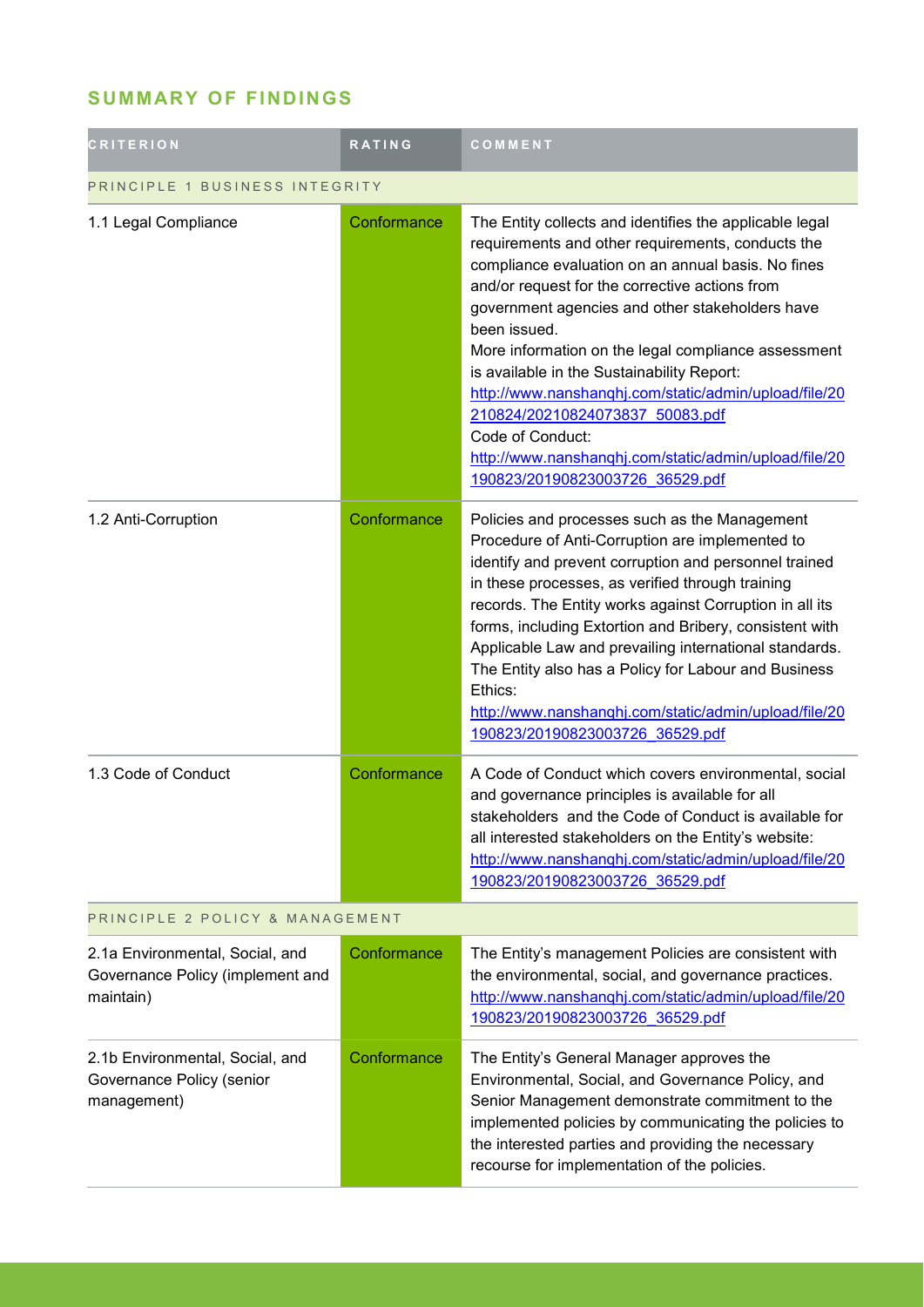| <b>CRITERION</b>                                                        | <b>RATING</b> | COMMENT                                                                                                                                                                                                                                                                                                                                                                                                                                                                                                                                                                                                                                                                                                                                                                                                                                                        |
|-------------------------------------------------------------------------|---------------|----------------------------------------------------------------------------------------------------------------------------------------------------------------------------------------------------------------------------------------------------------------------------------------------------------------------------------------------------------------------------------------------------------------------------------------------------------------------------------------------------------------------------------------------------------------------------------------------------------------------------------------------------------------------------------------------------------------------------------------------------------------------------------------------------------------------------------------------------------------|
| 2.1c Environmental, Social, and<br>Governance Policy<br>(communication) | Conformance   | The Policies are available internally and employees<br>are provided with relevant training and all stakeholders<br>can access the Policies on the website:<br>http://www.nanshanqhj.com/static/admin/upload/file/20<br>190823/20190823003726 36529.pdf                                                                                                                                                                                                                                                                                                                                                                                                                                                                                                                                                                                                         |
| 2.2 Leadership                                                          | Conformance   | A senior Management Representative has been<br>appointed and has the overall responsibility and<br>authority for ensuring conformance with the ASI<br>Performance Standard.                                                                                                                                                                                                                                                                                                                                                                                                                                                                                                                                                                                                                                                                                    |
| 2.3a Environmental and Social<br>Management Systems<br>(environmental)  | Conformance   | Donghai Aluminium Foil has implemented and<br>documented an Environmental Management System<br>and holds a valid ISO 14001:2015 certificate.                                                                                                                                                                                                                                                                                                                                                                                                                                                                                                                                                                                                                                                                                                                   |
| 2.3b Environmental and Social<br>Management Systems (social)            | Conformance   | A Social Management Systems is established and<br>implemented. For the Human Rights and labour rights,<br>the Entity establishes the documented management<br>procedures to implement the requirements in the ASI<br>Performance Standard. For Occupational Health and<br>Safety, the Entity holds a valid ISO 45001:2018<br>certificate.                                                                                                                                                                                                                                                                                                                                                                                                                                                                                                                      |
| 2.4 Responsible Sourcing                                                | Conformance   | The Purchasing Policy is communicated to all suppliers<br>and contractors and covers the material<br>environmental, social and governance aspects. The<br>Policy is published on the website:<br>http://www.nanshanqhj.com/static/admin/upload/file/20<br>190823/20190823003726 36529.pdf                                                                                                                                                                                                                                                                                                                                                                                                                                                                                                                                                                      |
| 2.5 Impact Assessments                                                  | Conformance   | Environmental, social, cultural and Human Rights<br>Impact Assessments are implemented at various<br>departments.                                                                                                                                                                                                                                                                                                                                                                                                                                                                                                                                                                                                                                                                                                                                              |
| 2.6 Emergency Response Plan                                             | Conformance   | The Entity has established a Business Continuity and<br>Resumption Plan covering fire, earthquake, hazardous<br>chemical leak, extreme weather, labour shortage, key<br>equipment breakdown and the relevant resumption<br>plan. The well-established emergency response plans<br>are developed in collaboration with potentially affected<br>stakeholder groups such as Communities, Workers<br>and their representatives.<br>Based on the requirements of ISO 14001 and ISO<br>45001, the site has established the Emergency<br>Response Plan for EHS issues and registered the<br>plans with the relevant government agencies which is<br>in compliance with the ISO standard requirements and<br>legal requirements.<br>The employees are provided the relevant training<br>courses and the exercises are conducted for<br>fire/evacuation, chemical leak. |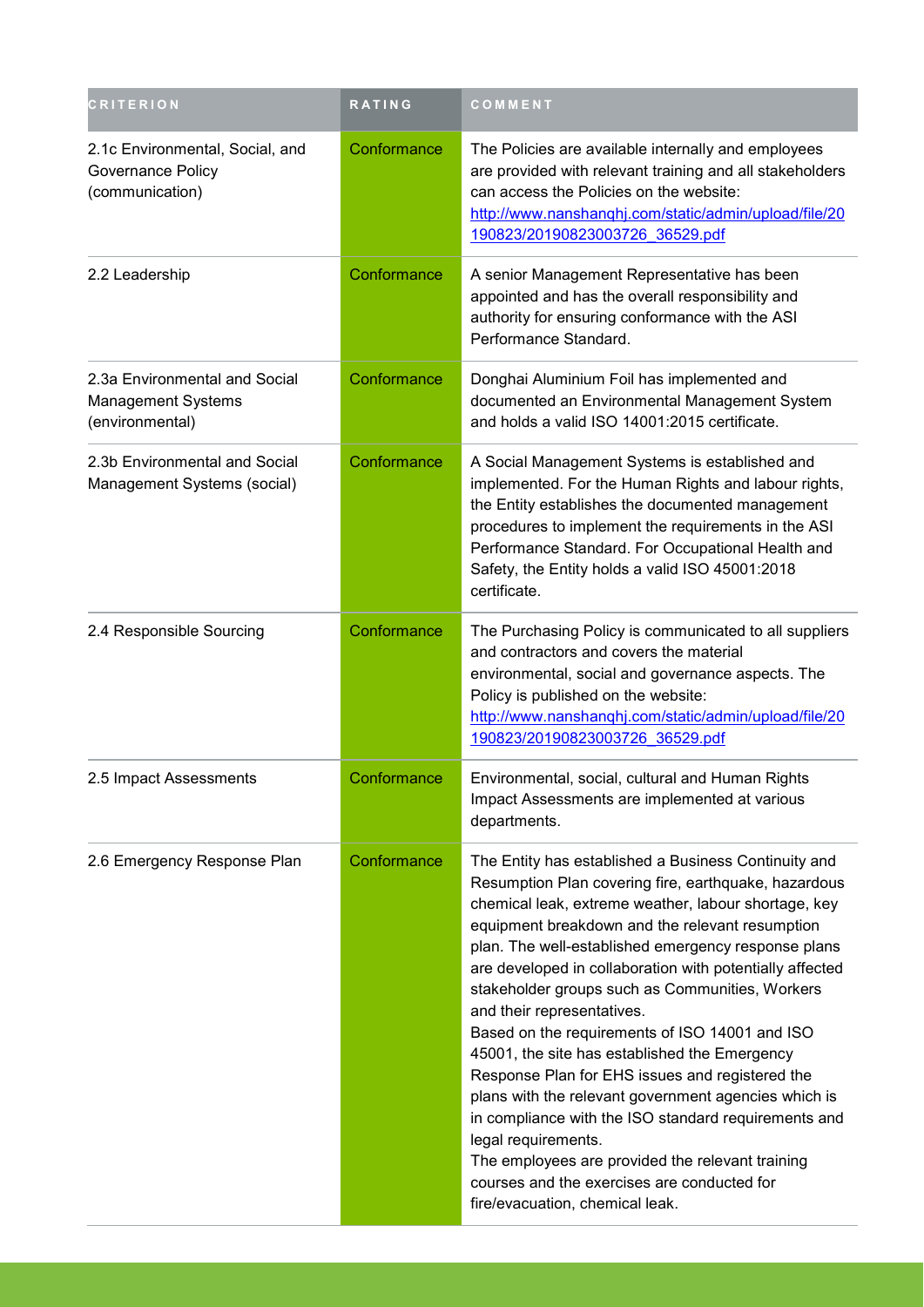| <b>CRITERION</b>                                                          | RATING         | COMMENT                                                                                                                                                                                                                                                                                                                     |
|---------------------------------------------------------------------------|----------------|-----------------------------------------------------------------------------------------------------------------------------------------------------------------------------------------------------------------------------------------------------------------------------------------------------------------------------|
| 2.7 Mergers and Acquisitions                                              | Conformance    | A procedure is established for mergers and<br>acquisitions, however no such activity has occurred<br>since the site commenced operation in 2002.                                                                                                                                                                            |
| 2.8 Closure, Decommissioning and<br><b>Divestment</b>                     | Conformance    | A procedure for closure, decommissioning and<br>divestment is established, however no such case has<br>occurred since Donghai Aluminium Foil commenced<br>operation in 2002.                                                                                                                                                |
| PRINCIPLE 3 TRANSPARENCY                                                  |                |                                                                                                                                                                                                                                                                                                                             |
| 3.1 Sustainability Reporting                                              | Conformance    | The Entity publishes an annual Sustainability Report:<br>http://www.nanshanqhj.com/static/admin/upload/file/20<br>210824/20210824073837 50083.pdf                                                                                                                                                                           |
| 3.2 Non-compliance and liabilities                                        | Conformance    | There were no non-compliance or liabilities recorded in<br>the annual Sustainability Report 2020. In accordance<br>with official websites of the relevant government<br>agencies and NGOs, no such case was raised by the<br>government agencies.                                                                           |
| 3.3a Payments to governments<br>(legal and contractual)                   | Conformance    | The Entity only makes, or has made on its behalf,<br>payments to governments on a legal and contractual<br>basis, as disclosed in the annual Financial Report:<br>http://static.sse.com.cn/disclosure/listedinfo/announce<br>ment/c/new/2021-04-16/600219 20210416 2.pdf<br>The Finance Report is audited by a third party. |
| 3.3b Payments to governments<br>(disclosure - bauxite mining)             | Not Applicable | This Criterion is not applicable to the Entity's<br>Certification Scope.                                                                                                                                                                                                                                                    |
| 3.4 Stakeholder complaints,<br>grievances and requests for<br>information | Conformance    | Whistleblowing/Complaint/Grievance channels are<br>established and effective. The hotline and email<br>address are published to internal and external<br>stakeholders:<br>http://www.nanshanghj.com/newsdetails?id=113&cid=<br>235<br>There have been no complaints received to date.                                       |
| PRINCIPLE 4 MATERIAL STEWARDSHIP                                          |                |                                                                                                                                                                                                                                                                                                                             |
| 4.1a Environmental Life Cycle<br>Assessment (life cycle impacts)          | Conformance    | The environmental Life Cycle Assessment is<br>conducted and documented. The Environmental Life<br>Cycle Assessment Report is published on the website<br>of the Entity:<br>http://www.nanshanghj.com/static/admin/upload/file/20<br>210823/20210823142237 11428.pdf                                                         |
| 4.1b Environmental Life Cycle<br>Assessment (cradle to gate)              | Conformance    | The Entity has provided adequate cradle-to-gate Life<br>Cycle Assessment (LCA) information on its Aluminium<br>products:                                                                                                                                                                                                    |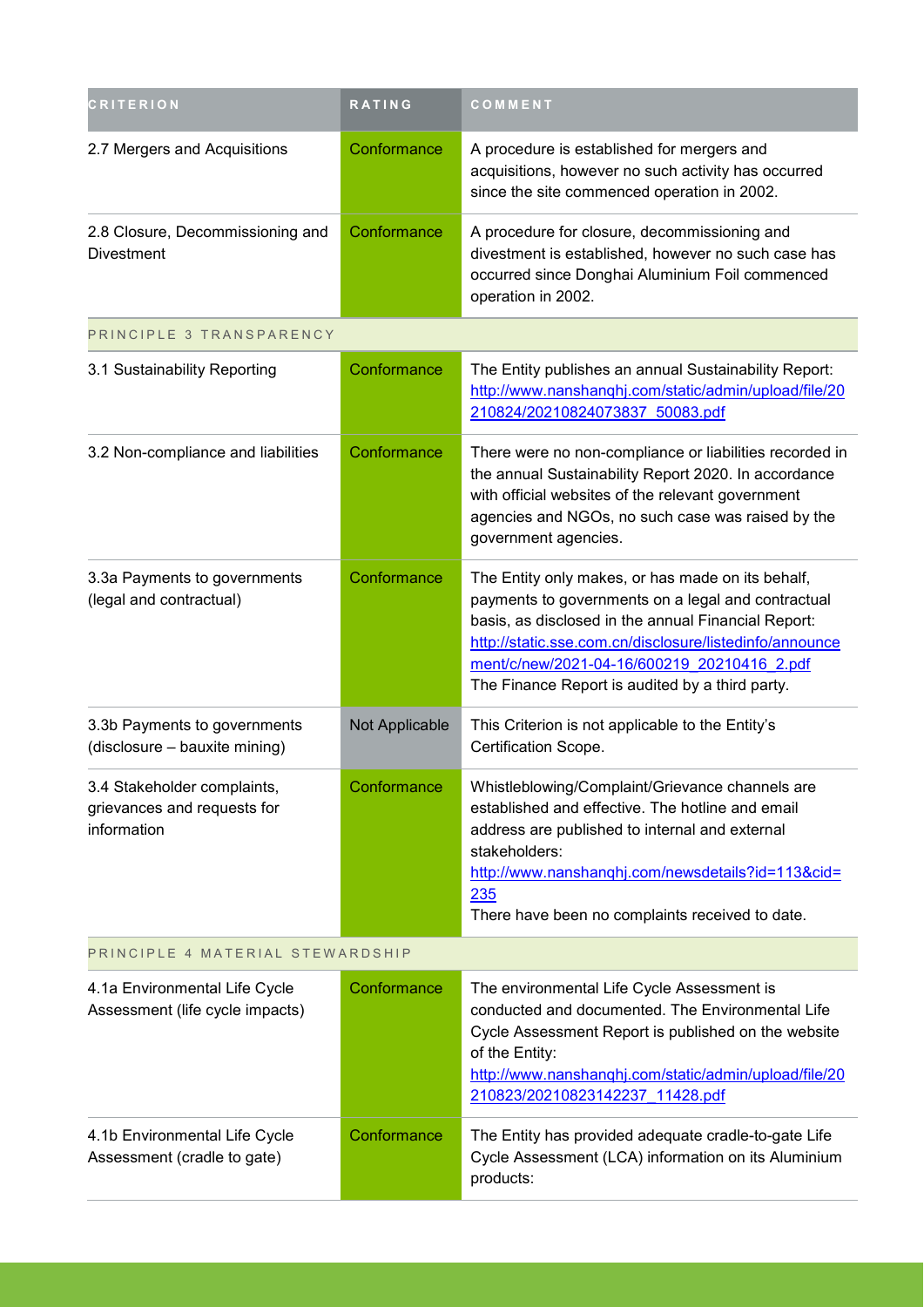| <b>CRITERION</b>                                                            | <b>RATING</b> | COMMENT                                                                                                                                                                                                                                                                                                                                                                      |
|-----------------------------------------------------------------------------|---------------|------------------------------------------------------------------------------------------------------------------------------------------------------------------------------------------------------------------------------------------------------------------------------------------------------------------------------------------------------------------------------|
|                                                                             |               | http://www.nanshanqhj.com/static/admin/upload/file/20<br>210823/20210823142237 11428.pdf<br>The Environmental Life Cycle Assessment Report can<br>be provided for external communication if required.<br>There have been no requests to date.                                                                                                                                |
| 4.1c Environmental Life Cycle<br>Assessment (public<br>communication)       | Conformance   | The Environmental Life Cycle Assessment Report is<br>published on the Entity's website:<br>http://www.nanshanqhj.com/static/admin/upload/file/20<br>210823/20210823142237 11428.pdf                                                                                                                                                                                          |
| 4.2 Product design                                                          | Conformance   | The Entity integrates relevant objectives in the design<br>and development process for products to enhance<br>sustainability, including the environmental life cycle<br>impacts of the end product. The information is<br>available at:<br>http://www.nanshanqhj.com/static/admin/upload/file/20<br>210823/20210823142237 11428.pdf                                          |
| 4.3a Aluminium Process Scrap<br>(targets)                                   | Conformance   | The Entity has minimized the generation of Aluminium<br>Process Scrap within its own operations and targets<br>100% of scrap for collection and recycling.<br>Further information is available in the Sustainability<br>Report, page 10 Life Cycle Management of Solid<br>Waste:<br>http://www.nanshanqhj.com/static/admin/upload/file/20<br>210824/20210824073837 50083.pdf |
| 4.3b Aluminium Process Scrap<br>(alloy separation)                          | Conformance   | As per the result of risk analysis, the Process Scrap<br>generated does not need separation for recycling.                                                                                                                                                                                                                                                                   |
| 4.4a Collection and recycling of<br>products at end-of-life (strategy)      | Conformance   | The Entity has a clear recycling strategy, working with<br>customers to improve the recycling rate at end-of-life.<br>The Entity communicates with the main customer to<br>define how to achieve established targets.                                                                                                                                                        |
| 4.4b Collection and recycling of<br>products at end-of-life<br>(engagement) | Conformance   | In the absence of complete local, regional or national<br>collection and recycling systems for aluminium scraps<br>in China, the Entity is working with the customer to<br>define how to achieve the targets.                                                                                                                                                                |
| PRINCIPLE 5 GREENHOUSE GAS EMISSIONS                                        |               |                                                                                                                                                                                                                                                                                                                                                                              |
| 5.1 Disclosure of GHG emissions<br>and energy use                           | Conformance   | Major Scope 1 and 2 greenhouse gas emissions and<br>energy use by source are tracked, calculated and<br>documented annually in the GHG emission report<br>2020:<br>http://www.nanshanghj.com/static/admin/upload/file/20<br>210823/20210823142738 25476.pdf<br>The report was not verified by a third party.                                                                 |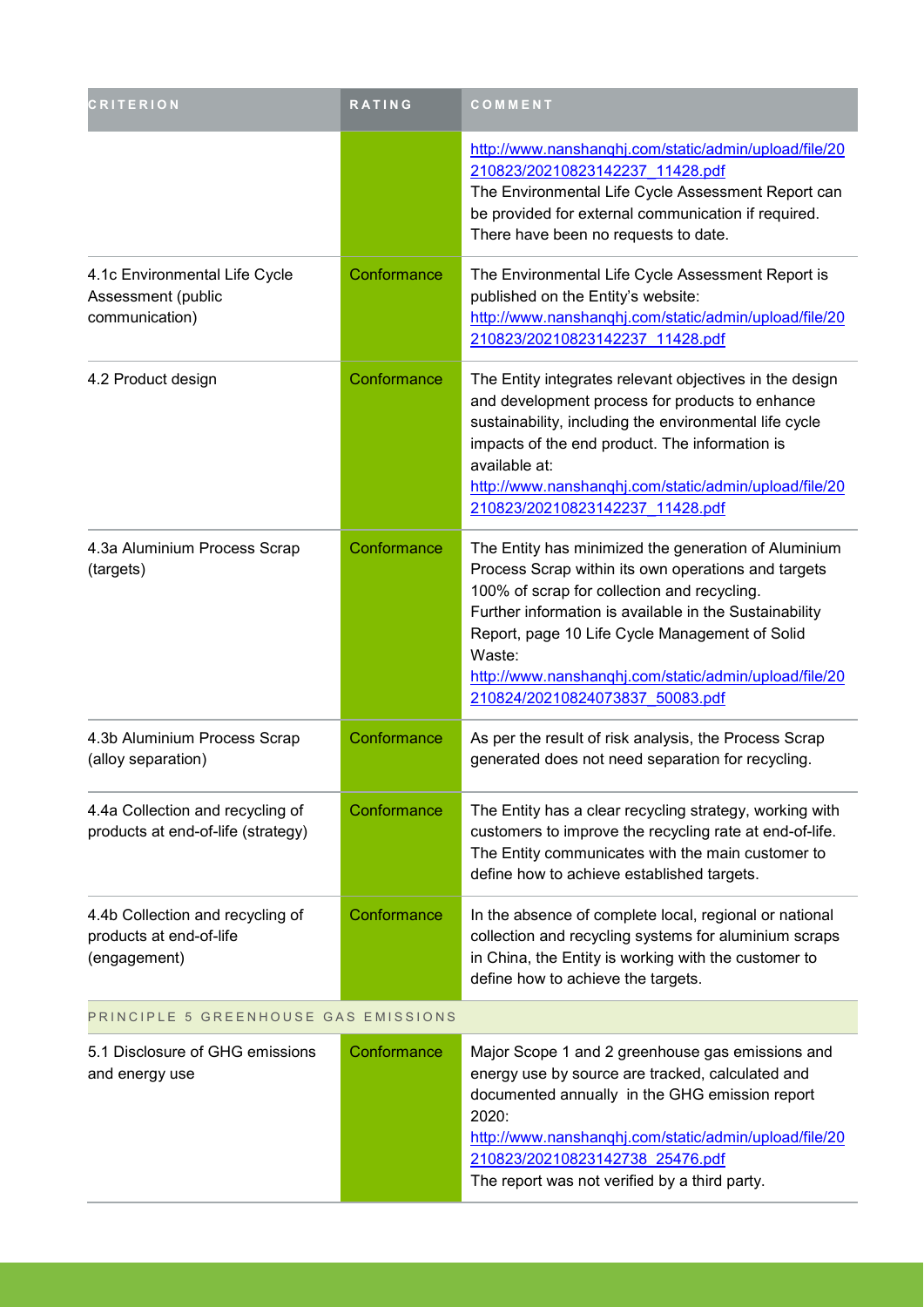| <b>CRITERION</b>                                                        | RATING         | COMMENT                                                                                                                                                                                                                                                                                                                                                                                                                                                                                                                          |
|-------------------------------------------------------------------------|----------------|----------------------------------------------------------------------------------------------------------------------------------------------------------------------------------------------------------------------------------------------------------------------------------------------------------------------------------------------------------------------------------------------------------------------------------------------------------------------------------------------------------------------------------|
| 5.2 GHG emissions reductions                                            | Conformance    | The Entity has established a GHG emission reduction<br>target for 2021, which is to reduce GHG emissions to<br>1.320 tonnes CO <sub>2</sub> -eq/tonne product based on the 2018<br>level, aligning with the group target assigned. The<br>main strategy is to reduce electricity consumption and<br>increase energy efficiency. The detailed information<br>can be found at:<br>http://www.nanshanghj.com/static/admin/upload/file/20<br>210823/20210823142140 88903.pdf<br>Achievement against the target is reviewed annually. |
| 5.3a Aluminium Smelting<br>(management system)                          | Not Applicable | This Criterion is not applicable to the Entity's<br>Certification Scope.                                                                                                                                                                                                                                                                                                                                                                                                                                                         |
| 5.3b Aluminium Smelting (up to<br>and including 2020)                   | Not Applicable | This Criterion is not applicable to the Entity's<br>Certification Scope.                                                                                                                                                                                                                                                                                                                                                                                                                                                         |
| 5.3c Aluminium Smelting (after<br>2020)                                 | Not Applicable | This Criterion is not applicable to the Entity's<br>Certification Scope.                                                                                                                                                                                                                                                                                                                                                                                                                                                         |
| PRINCIPLE 6 EMISSIONS, EFFLUENTS AND WASTE                              |                |                                                                                                                                                                                                                                                                                                                                                                                                                                                                                                                                  |
| 6.1 Emissions to Air                                                    | Conformance    | The environmental impacts of Emissions to Air are<br>identified and assessed. In accordance with the<br>requirements of ISO 14001:2015, the waste air<br>generated in the operation is collected and treated<br>before discharge. The emission treatment facilities are<br>functioning well. The 2021 monitoring report indicates<br>the air emissions meets the local emission limits.                                                                                                                                          |
| 6.2 Discharges to Water                                                 | Conformance    | In accordance with the requirements of ISO<br>14001:2015, the Discharges to Water are covered and<br>managed within the Environmental Management<br>System. The Entity has established water reduction<br>targets and established related plans to minimize<br>adverse impacts. The 2021 monitoring report indicates<br>the discharge of major pollutants meets the local legal<br>discharge limits.                                                                                                                             |
| 6.3a Assessment and Management<br>of Spills and Leakage<br>(assessment) | Conformance    | An assessment of risk areas of operations where Spills<br>and Leakage may contaminate air, water and soil has<br>been undertaken by following the risk assessment<br>process of the Entity's Environmental Management<br>System.                                                                                                                                                                                                                                                                                                 |
| 6.3b Assessment and Management<br>of Spills and Leakage<br>(management) | Conformance    | In accordance to the requirements of ISO 14001:2015,<br>the assessment and management of Spills and<br>Leakage are defined in the Entity's Environmental<br>Management System. Major Spills and Leakages are<br>handled and communicated by the emergency<br>response team. The appropriate training courses are<br>provided to the relevant workers, and the drills on how                                                                                                                                                      |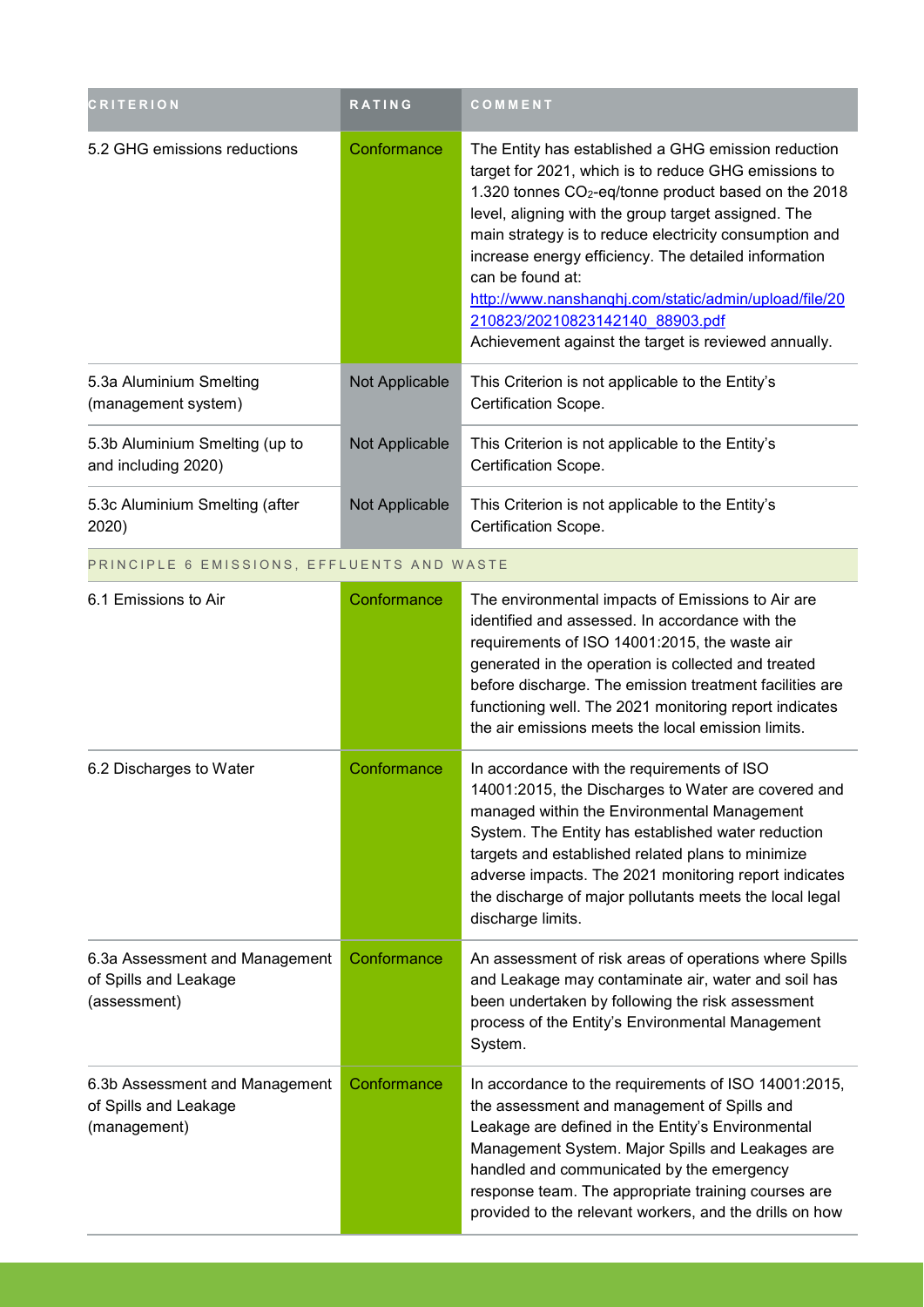| <b>CRITERION</b>                                          | <b>RATING</b>  | COMMENT                                                                                                                                                                                                                                                                                                                                              |
|-----------------------------------------------------------|----------------|------------------------------------------------------------------------------------------------------------------------------------------------------------------------------------------------------------------------------------------------------------------------------------------------------------------------------------------------------|
|                                                           |                | to respond the spills and leakage are conducted<br>regularly.                                                                                                                                                                                                                                                                                        |
| 6.4a Reporting of Spills (immediate<br>disclosure)        | Conformance    | Reporting of Spills is defined in the Emergency<br>Response Plan. There has been no spill or leakage to<br>date.                                                                                                                                                                                                                                     |
| 6.4b Reporting of Spills (regular<br>reporting)           | Conformance    | The impact assessments of Spills and the remediation<br>actions taken are published in the annual Sustainability<br>Report, page 7:<br>http://www.nanshanqhj.com/static/admin/upload/file/20<br>210824/20210824073837 50083.pdf<br>There has been no spill or leakage during 2020.                                                                   |
| 6.5a Waste management and<br>reporting (strategy)         | Conformance    | Waste management is covered by the Entity's<br>Environmental Management System. The<br>management procedures for the Hazardous and Non-<br>Hazardous Waste are established. The Entity focuses<br>on the recycling of the Process Scrap and 100%<br>compliance with the legal requirements on hazardous<br>wastes.                                   |
| 6.5b Waste management and<br>reporting (disclosure)       | Conformance    | The quantity of Hazardous and Non-Hazardous Waste<br>generated by the site is registered in the Solid Waste<br>Information Management System, and the transfer and<br>disposal status of solid wastes are reported in the<br>Sustainability Report 2020:<br>http://www.nanshanqhj.com/static/admin/upload/file/20<br>210824/20210824073837 50083.pdf |
| 6.6a Bauxite Residue (storage<br>construction)            | Not Applicable | This Criterion is not applicable to the Entity's<br>Certification Scope.                                                                                                                                                                                                                                                                             |
| 6.6b Bauxite Residue (integrity<br>checks and controls)   | Not Applicable | This Criterion is not applicable to the Entity's<br>Certification Scope.                                                                                                                                                                                                                                                                             |
| 6.6c Bauxite Residue (water<br>discharge)                 | Not Applicable | This Criterion is not applicable to the Entity's<br>Certification Scope.                                                                                                                                                                                                                                                                             |
| 6.6d Bauxite Residue (marine and<br>aquatic environments) | Not Applicable | This Criterion is not applicable to the Entity's<br>Certification Scope.                                                                                                                                                                                                                                                                             |
| 6.6e Bauxite Residue (start of the<br>art technologies)   | Not Applicable | This Criterion is not applicable to the Entity's<br>Certification Scope.                                                                                                                                                                                                                                                                             |
| 6.6f Bauxite Residue (remediation)                        | Not Applicable | This Criterion is not applicable to the Entity's<br>Certification Scope.                                                                                                                                                                                                                                                                             |
| 6.7a Spent Pot Lining (SPL)<br>(storage and management)   | Not Applicable | This Criterion is not applicable to the Entity's<br>Certification Scope.                                                                                                                                                                                                                                                                             |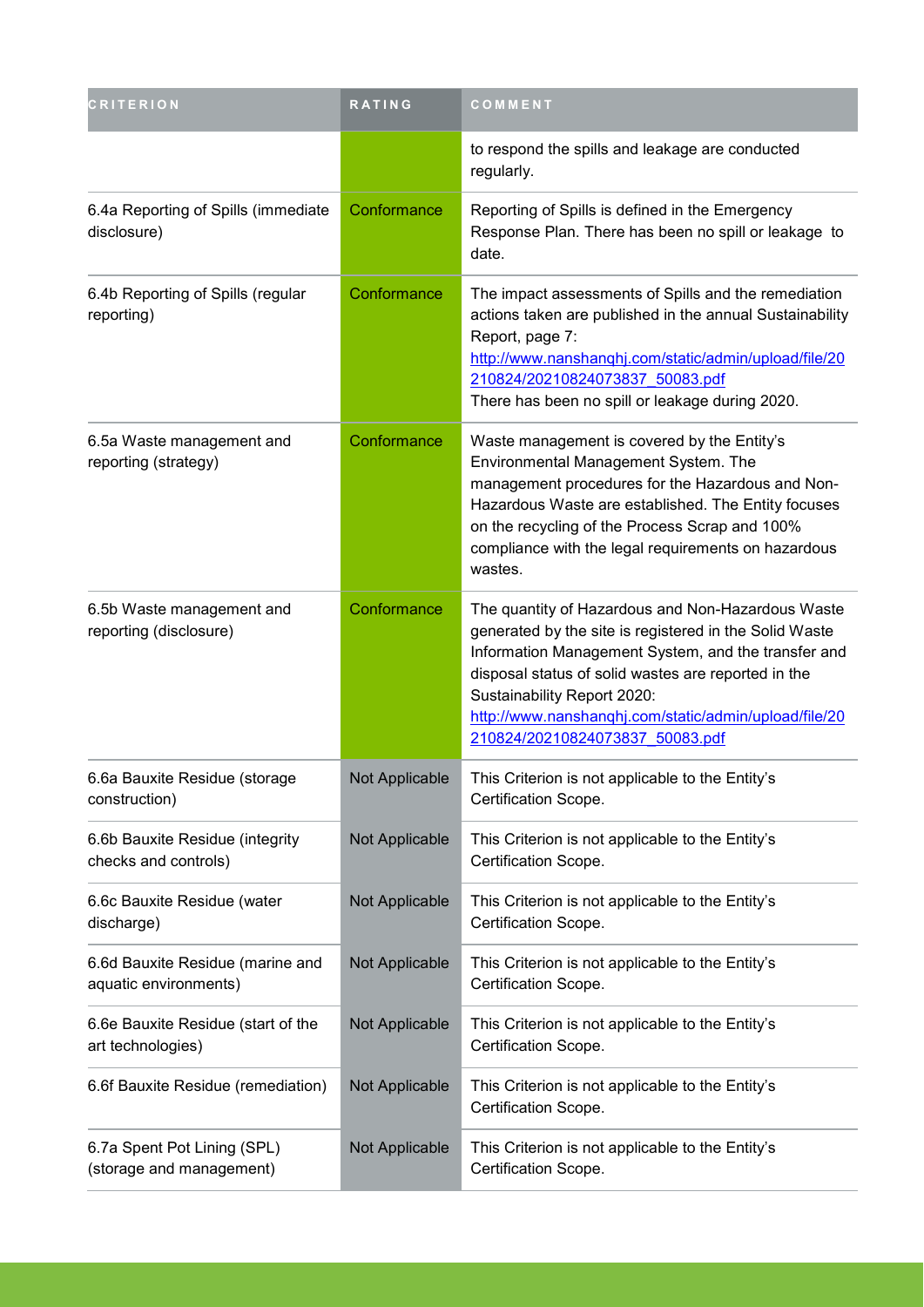| <b>CRITERION</b>                                                 | RATING         | COMMENT                                                                                                                                                                                                                                                                                                                                                                                                                                                                                                 |
|------------------------------------------------------------------|----------------|---------------------------------------------------------------------------------------------------------------------------------------------------------------------------------------------------------------------------------------------------------------------------------------------------------------------------------------------------------------------------------------------------------------------------------------------------------------------------------------------------------|
| 6.7b Spent Pot Lining (SPL)<br>(recovery and recycling)          | Not Applicable | This Criterion is not applicable to the Entity's<br>Certification Scope.                                                                                                                                                                                                                                                                                                                                                                                                                                |
| 6.7c Spent Pot Lining (SPL)<br>(Untreated SPL)                   | Not Applicable | This Criterion is not applicable to the Entity's<br>Certification Scope.                                                                                                                                                                                                                                                                                                                                                                                                                                |
| 6.7d Spent Pot Lining (SPL)<br>(review of alternatives)          | Not Applicable | This Criterion is not applicable to the Entity's<br>Certification Scope.                                                                                                                                                                                                                                                                                                                                                                                                                                |
| 6.7e Spent Pot Lining (SPL)<br>(marine and aquatic environments) | Not Applicable | This Criterion is not applicable to the Entity's<br>Certification Scope.                                                                                                                                                                                                                                                                                                                                                                                                                                |
| 6.8a Dross (recovery)                                            | Not Applicable | This Criterion is not applicable to the Entity's<br>Certification Scope.                                                                                                                                                                                                                                                                                                                                                                                                                                |
| 6.8b Dross (recycling)                                           | Not Applicable | This Criterion is not applicable to the Entity's<br>Certification Scope.                                                                                                                                                                                                                                                                                                                                                                                                                                |
| 6.8c Dross (review of alternatives)                              | Not Applicable | This Criterion is not applicable to the Entity's<br>Certification Scope.                                                                                                                                                                                                                                                                                                                                                                                                                                |
| PRINCIPLE 7 WATER STEWARDSHIP                                    |                |                                                                                                                                                                                                                                                                                                                                                                                                                                                                                                         |
| 7.1a Water assessment (mapping)                                  | Conformance    | The water source is the municipal water supply and<br>usage is tracked and documented. The latest Water<br>Risk Assessment Report is published at:<br>http://www.nanshanqhj.com/static/admin/upload/file/20<br>210823/20210823142650 52179.pdf                                                                                                                                                                                                                                                          |
| 7.1b Water assessment (risk<br>assessment)                       | Conformance    | The water-related risk assessment was conducted for<br>the Environmental Impact Assessment (EIA) report in<br>which water discharge is identified and assessed. Due<br>to the nature of the product and production processes,<br>in the local water environment, the level of water-<br>related risk is low. The latest water-related risk<br>assessment is published in the Sustainability Report<br>2020:<br>http://www.nanshanqhj.com/static/admin/upload/file/20<br>210824/20210824073837 50083.pdf |
| 7.2a Water management<br>(management plans)                      | Conformance    | Based on the result of water-related risk assessment,<br>the targets and the achievement statuses of water-<br>consumption reduction in 2020 is established. The<br>targets are published in the Sustainability Report 2020:<br>http://www.nanshanqhj.com/static/admin/upload/file/20<br>210824/20210824073837 50083.pdf                                                                                                                                                                                |
| 7.2b Water management<br>(monitoring)                            | Conformance    | Water consumption is monitored monthly. The water<br>reduction target is established and achievement<br>against the water-related targets is assessed annually<br>and published in the Sustainability Report 2020, page<br>11:                                                                                                                                                                                                                                                                          |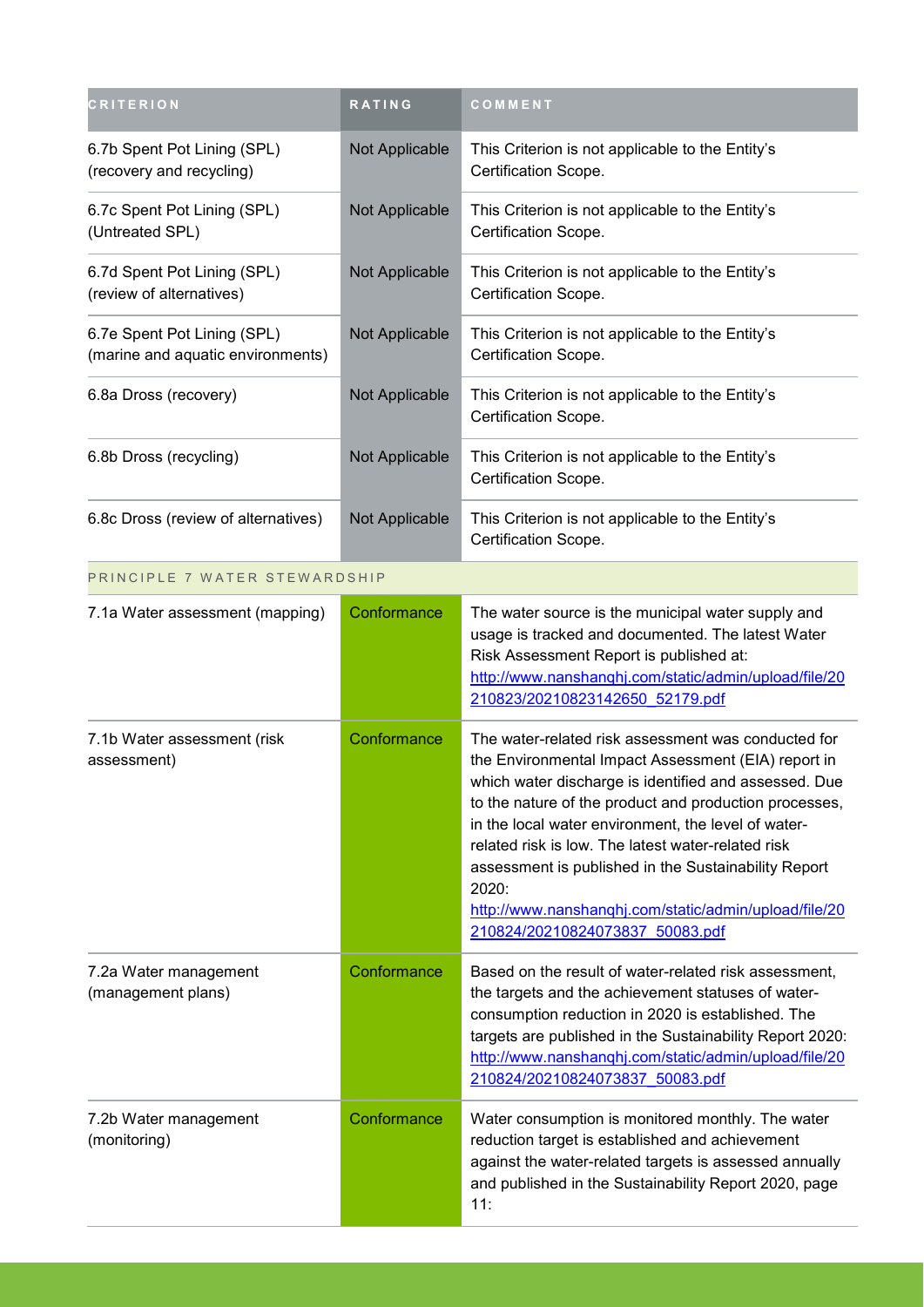| <b>CRITERION</b>                                                                          | <b>RATING</b>  | COMMENT                                                                                                                                                                                                                                                                                                                                                                                                                                                                                                                                                                     |
|-------------------------------------------------------------------------------------------|----------------|-----------------------------------------------------------------------------------------------------------------------------------------------------------------------------------------------------------------------------------------------------------------------------------------------------------------------------------------------------------------------------------------------------------------------------------------------------------------------------------------------------------------------------------------------------------------------------|
|                                                                                           |                | http://www.nanshanqhj.com/static/admin/upload/file/20<br>210824/20210824073837 50083.pdf                                                                                                                                                                                                                                                                                                                                                                                                                                                                                    |
| 7.3 Disclosure of water usage and<br>risks                                                | Conformance    | In accordance with the communication procedure in<br>the Environment Management System, the Entity<br>discloses water usage and risks in the Water Risk<br>Assessment Report and the water balance map and<br>water consumption targets are published in the<br>Sustainability Report, page 11:<br>http://www.nanshanqhj.com/static/admin/upload/file/20<br>210823/20210823142650 52179.pdf<br>http://www.nanshanqhj.com/static/admin/upload/file/20<br>210824/20210824073837 50083.pdf                                                                                     |
| PRINCIPLE 8 BIODIVERSITY                                                                  |                |                                                                                                                                                                                                                                                                                                                                                                                                                                                                                                                                                                             |
| 8.1 Biodiversity assessment                                                               | Conformance    | The impact on biodiversity by the operation has been<br>assessed by a third party as part of the Environmental<br>Impact Assessment and the report has been approved<br>by the local Environmental Protection Bureau. The<br>biodiversity assessment assessed the risk and<br>materiality of the impacts on biodiversity from the land<br>use and activities in the Entity's Area of Influence.<br>In accordance with the two assessment reports, there<br>is no significant risk and impact on biodiversity due to<br>the nature of products and the production processes. |
| 8.2a Biodiversity management<br>(biodiversity action plans)                               | Not Applicable | This Criterion is not applicable as the biodiversity risk<br>assessment determined there are no significant risks<br>or impacts by the operation of the Entity.                                                                                                                                                                                                                                                                                                                                                                                                             |
| 8.2b Biodiversity management<br>(consultation and mitigation<br>hierarchy)                | Not Applicable | This Criterion is not applicable as the biodiversity risk<br>assessment determined there are no significant risks<br>or impacts by the operation of the Entity.                                                                                                                                                                                                                                                                                                                                                                                                             |
| 8.2c Biodiversity management<br>(reporting)                                               | Not Applicable | This Criterion is not applicable as the biodiversity risk<br>assessment determined there are no significant risks<br>or impacts by the operation of the Entity.                                                                                                                                                                                                                                                                                                                                                                                                             |
| 8.3 Alien Species                                                                         | Conformance    | The main carrier medium (wooden pallets) are<br>processed in a way to avoid the introduction of Alien<br>Species.                                                                                                                                                                                                                                                                                                                                                                                                                                                           |
| 8.4a Commitment to "No Go" in<br>World Heritage properties<br>(exploration and new mines) | Not Applicable | This Criterion is not applicable to the Entity's<br>Certification Scope.                                                                                                                                                                                                                                                                                                                                                                                                                                                                                                    |
| 8.4b Commitment to "No Go" in<br>World Heritage properties (existing<br>operations)       | Not Applicable | This Criterion is not applicable to the Entity's<br>Certification Scope.                                                                                                                                                                                                                                                                                                                                                                                                                                                                                                    |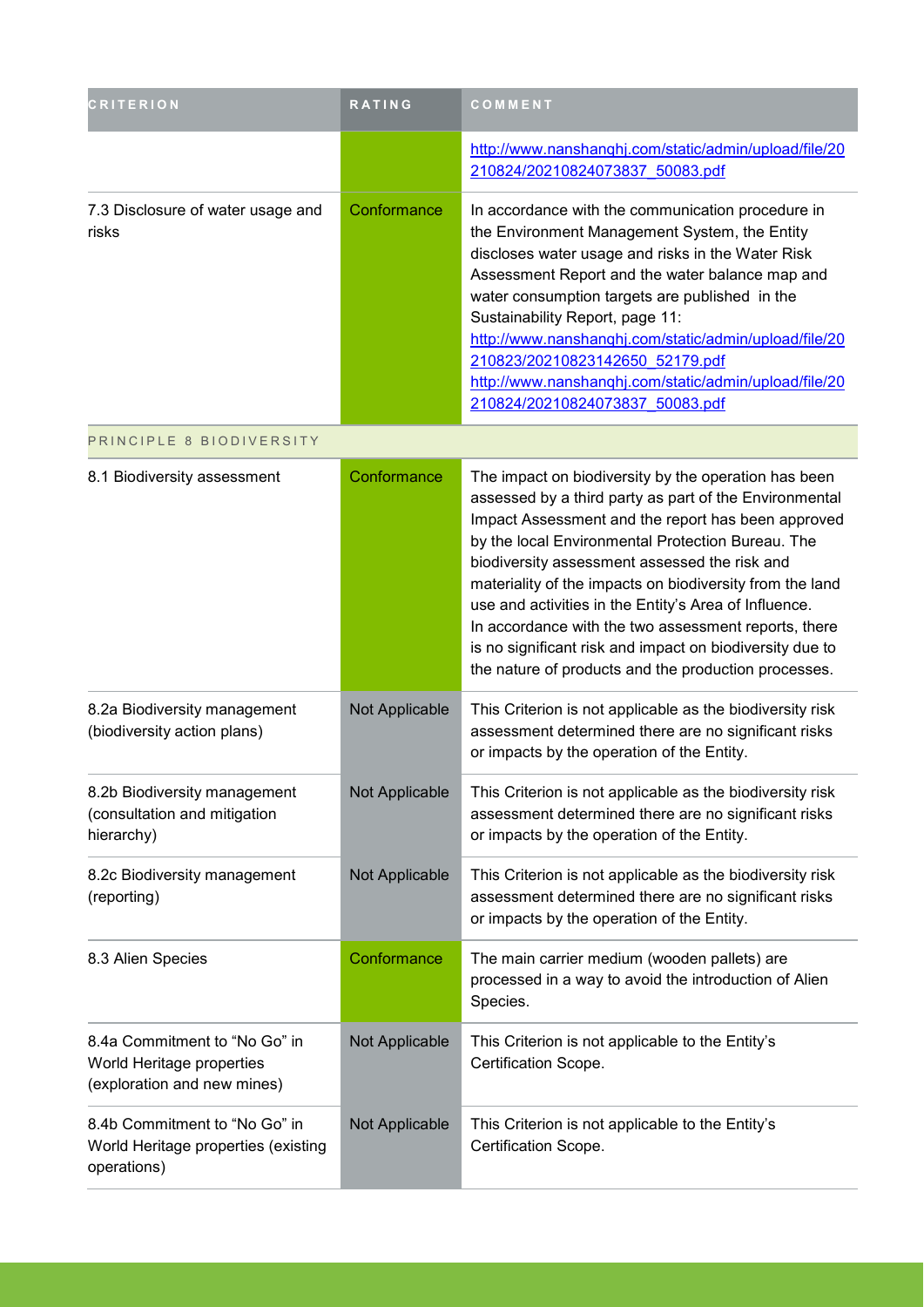| <b>CRITERION</b>                                        | RATING         | COMMENT                                                                                                                                                                                                                                                                                                                                                                                                             |
|---------------------------------------------------------|----------------|---------------------------------------------------------------------------------------------------------------------------------------------------------------------------------------------------------------------------------------------------------------------------------------------------------------------------------------------------------------------------------------------------------------------|
| 8.5a Mine rehabilitation (best<br>available techniques) | Not Applicable | This Criterion is not applicable to the Entity's<br>Certification Scope.                                                                                                                                                                                                                                                                                                                                            |
| 8.5b Mine rehabilitation (financial<br>provisions)      | Not Applicable | This Criterion is not applicable to the Entity's<br>Certification Scope.                                                                                                                                                                                                                                                                                                                                            |
| PRINCIPLE 9 HUMAN RIGHTS                                |                |                                                                                                                                                                                                                                                                                                                                                                                                                     |
| 9.1a Human Rights Due Diligence<br>(policy)             | Conformance    | The Entity's Human Rights and Business Ethics Policy<br>commitment is established and communicated to all<br>employees. The further information, please see:<br>http://www.nanshanqhj.com/static/admin/upload/file/20<br>190823/20190823003726 36529.pdf                                                                                                                                                            |
| 9.1b Human Rights Due Diligence<br>(process)            | Conformance    | The Entity commits to respect Human Right. The Due<br>Diligence process is established to cover the supply<br>chain.<br>The management procedure for implementing the ASI<br>Performance Standard on the supply chain is<br>established and the requirements are communicated<br>to suppliers. The major supplies are identified and<br>social audits on the major suppliers are conducted to<br>verify compliance. |
| 9.1c Human Rights Due Diligence<br>(remediation)        | Conformance    | The Entity establishes and publishes the<br>complaint/grievance channel to stakeholders. There<br>has been no major impact reported.                                                                                                                                                                                                                                                                                |
| 9.2 Women's Rights                                      | Conformance    | Women's legal rights and interests are respected.<br>There has been no complaint received from women<br>Workers. The interviewed women Workers felt equal to<br>male Workers.                                                                                                                                                                                                                                       |
| 9.3 Indigenous Peoples                                  | Not Applicable | This Criterion is not applicable as there are no<br>Indigenous Peoples in the Entity's Certification Scope.                                                                                                                                                                                                                                                                                                         |
| 9.4 Free, Prior, and Informed<br>Consent (FPIC)         | Not Applicable | This Criterion is not applicable as there are no<br>Indigenous Peoples in the Entity's Certification Scope.                                                                                                                                                                                                                                                                                                         |
| 9.5 Cultural and sacred heritage                        | Not Applicable | This Criterion is not applicable as there are no cultural<br>and sacred heritage affected by the Entity.                                                                                                                                                                                                                                                                                                            |
| 9.6a Resettlements (avoid or<br>minimise)               | Not Applicable | This Criterion is not applicable as there is no<br>Resettlement necessary.                                                                                                                                                                                                                                                                                                                                          |
| 9.6b Resettlements (where<br>unavoidable)               | Not Applicable | This Criterion is not applicable as there is no<br>Resettlement necessary                                                                                                                                                                                                                                                                                                                                           |
| 9.7a Local Communities (rights and<br>interests)        | Conformance    | The Entity has a good and close relationship with local<br>Communities. Stakeholders and their interests have<br>been identified and mapped.                                                                                                                                                                                                                                                                        |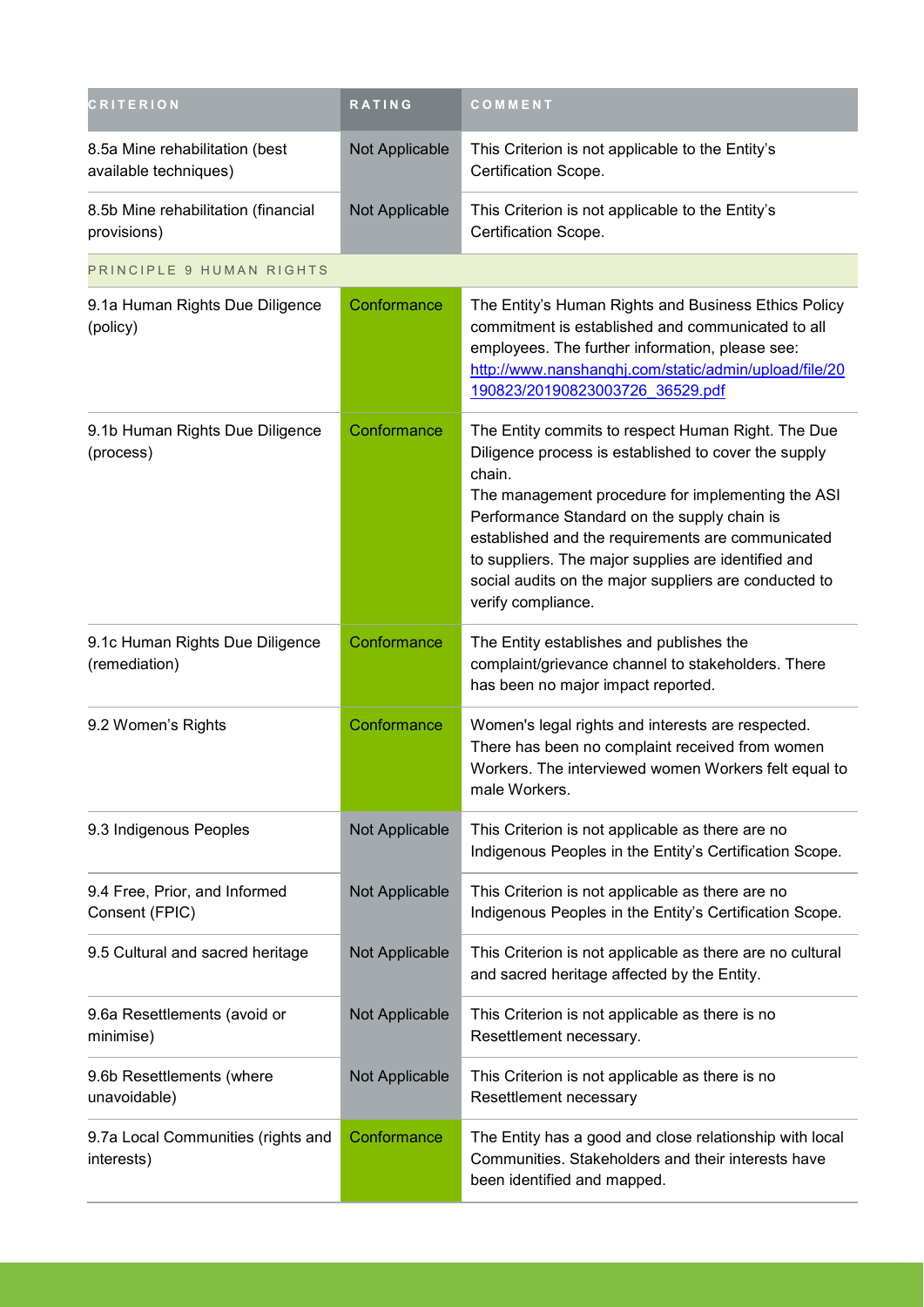| <b>CRITERION</b>                                                                                      | RATING         | COMMENT                                                                                                                                                                                                                                                                                                                                                                                                                                                                                                              |
|-------------------------------------------------------------------------------------------------------|----------------|----------------------------------------------------------------------------------------------------------------------------------------------------------------------------------------------------------------------------------------------------------------------------------------------------------------------------------------------------------------------------------------------------------------------------------------------------------------------------------------------------------------------|
| 9.7b Local Communities (impacts)                                                                      | Conformance    | The control measures for the identified impact on local<br>Communities are established and implemented. There<br>has been no complaint received from the local<br>Communities.                                                                                                                                                                                                                                                                                                                                       |
| 9.7c Local Communities<br>(livelihoods)                                                               | Conformance    | The Entity has a close relationship with local<br>Communities. Greater than half of the employees are<br>from the local Communities; The parent company of<br>the Entity also supports several social initiatives to<br>support the livelihoods of the local Communities.                                                                                                                                                                                                                                            |
| 9.8 Conflict-Affected and High-Risk<br>Areas                                                          | Conformance    | The Entity has conducted an analysis to determine if<br>conflict minerals are used in products or the production<br>processes and determined that no conflict minerals are<br>used, and no materials are from Conflict-Affected and<br>High-Risk Areas.<br>The Entity makes a commitment to all customers and<br>suppliers prohibiting the use of conflict minerals and<br>communicates this to all relevant stakeholders. The<br>Entity and all suppliers sign a commitment letter to not<br>use conflict minerals. |
| 9.9 Security practice                                                                                 | Not Applicable | This Criterion is not applicable as plant security is<br>provided by the 'Entity's employees.                                                                                                                                                                                                                                                                                                                                                                                                                        |
| PRINCIPLE 10 LABOUR RIGHTS                                                                            |                |                                                                                                                                                                                                                                                                                                                                                                                                                                                                                                                      |
| 10.1a Freedom of Association and<br><b>Right to Collective Bargaining</b><br>(freedom of association) | Conformance    | There are laws that restrict Freedom of Association in<br>China. However, the Entity commits itself to respect<br>the Workers' rights. There are six elected Worker<br>representatives, including one woman.                                                                                                                                                                                                                                                                                                         |
| 10.1b Freedom of Association and<br><b>Right to Collective Bargaining</b><br>(collective bargaining)  | Conformance    | There are laws that restrict Collective Bargaining in<br>China. However, the Entity respects the rights of<br>Workers to Collective Bargaining. There are no<br>Collective Bargaining Agreements in the Entity.                                                                                                                                                                                                                                                                                                      |
| 10.1c Freedom of Association and<br><b>Right to Collective Bargaining</b><br>(alternative means)      | Conformance    | Workers' representatives deal with the Workers'<br>concerns with management on behalf of Workers.                                                                                                                                                                                                                                                                                                                                                                                                                    |
| 10.2a Child Labour (minimum age)                                                                      | Conformance    | The Entity does not use nor support the use of Child<br>Labour or young workers.                                                                                                                                                                                                                                                                                                                                                                                                                                     |
| 10.2b Child Labour (hazardous)                                                                        | Conformance    | Child Labour is prohibited in China. Young workers (16<br>to 18 years) are under special protection by law and<br>not allowed to work in hazardous working conditions.<br>There is no Child Labour or young Workers in the<br>Entity.                                                                                                                                                                                                                                                                                |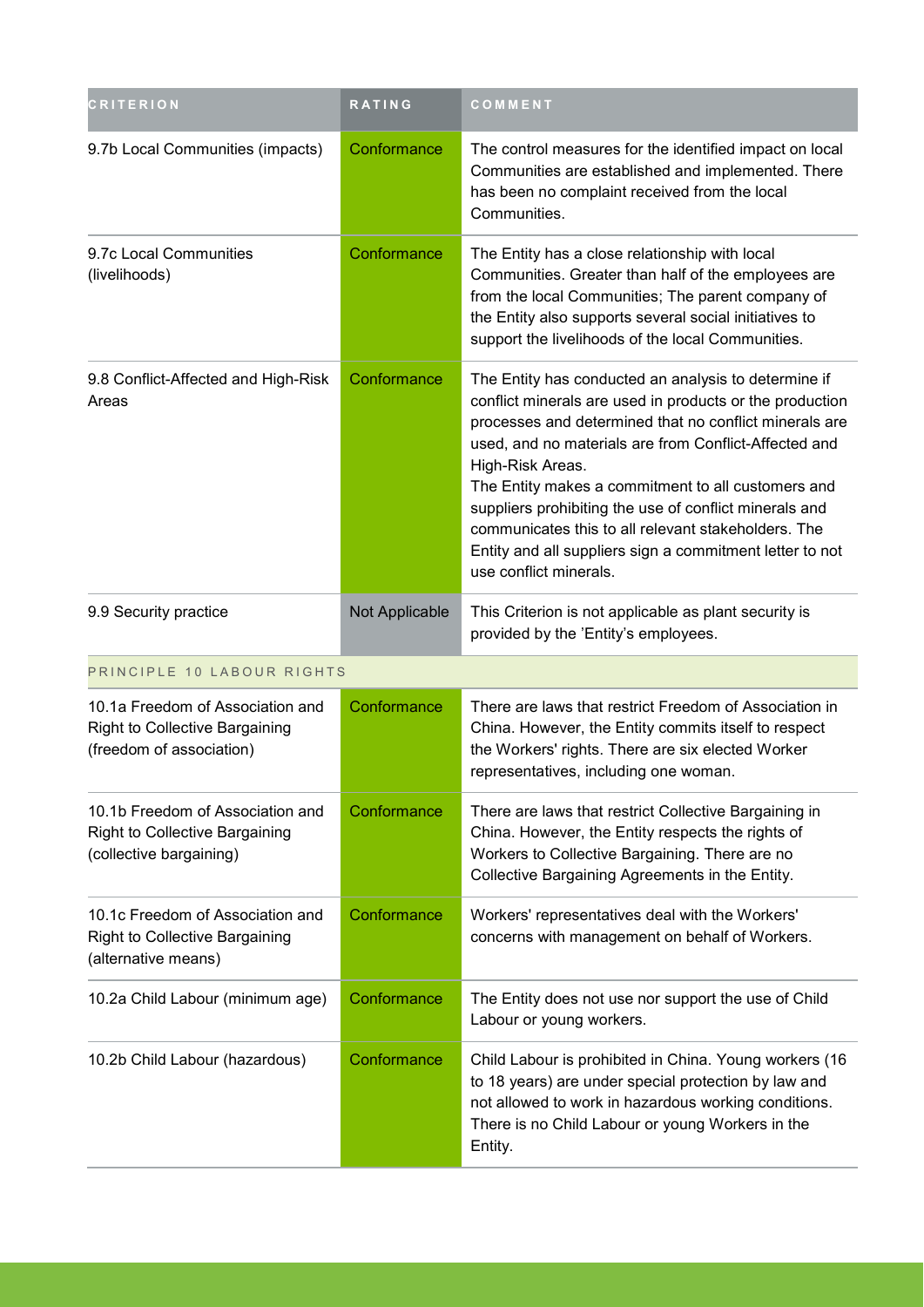| <b>CRITERION</b>                                                                | RATING         | COMMENT                                                                                                                                                                                                                                                                                                                                 |
|---------------------------------------------------------------------------------|----------------|-----------------------------------------------------------------------------------------------------------------------------------------------------------------------------------------------------------------------------------------------------------------------------------------------------------------------------------------|
| 10.2c Child Labour (worst forms)                                                | Conformance    | Child Labour is prohibited in China. The Entity commits<br>itself, and expects its suppliers, to comply with the<br>prohibition of Child Labour.                                                                                                                                                                                        |
| 10.3a Forced Labour (human<br>trafficking)                                      | Conformance    | The Entity commits itself, and expects its suppliers, to<br>comply with the prohibition of Forced Labour, slavery<br>and Human Trafficking.                                                                                                                                                                                             |
| 10.3b Forced Labour (deposits,<br>fees, advances)                               | Conformance    | The Entity is not involved in Forced Labour. All<br>employees are hired directly and are not required to<br>provide any form of deposit, recruitment fee or<br>equipment advance.                                                                                                                                                       |
| 10.3c Forced Labour (migrant<br>workers)                                        | Not Applicable | This Criterion is not applicable as there are no foreign<br>Migrant Workers in the Entity, all workers are Chinese.                                                                                                                                                                                                                     |
| 10.3d Forced Labour (debt<br>bondage)                                           | Conformance    | The Entity is not involved in Forced Labour does not<br>provide loans to Workers and Labour Contracts do not<br>include Debt Bondage terms. The payslips of workers<br>indicate there are no illegal deductions. All interviewed<br>workers state they are unaware of any case of Debt<br>Bondage or requirement to pay a debt.         |
| 10.3e Forced Labour (freedom of<br>movement)                                    | Conformance    | The Entity is not involved in Forced Labour. There is<br>no restriction of Workers' movement at the site.                                                                                                                                                                                                                               |
| 10.3f Forced Labour (retention of<br>identity papers, permits,<br>certificates) | Conformance    | The Entity is not involved in Forced Labour. There is<br>no retention of Workers' original documents, only<br>copies of original documents are kept in Workers'<br>personnel files.                                                                                                                                                     |
| 10.3g Forced Labour (freedom to<br>terminate employment)                        | Conformance    | The Entity is not involved in Forced Labour. The notice<br>period for announced termination of the employment is<br>in compliance with the Labour Contract Law: 30 days<br>in advance or three days in the period of probation.                                                                                                         |
| 10.4 Non-Discrimination                                                         | Conformance    | The Entity is committed to Non-Discrimination. There<br>has been no case of Discrimination received.                                                                                                                                                                                                                                    |
| 10.5 Communication and<br>engagement                                            | Conformance    | Direct and frequent communication with the Workers<br>and the Workers representatives is established. The<br>communication channels are announced to Workers,<br>who can raise concerns regarding working conditions<br>and resolution of workplace and compensation issues,<br>without threat of reprisal, intimidation or harassment. |
| 10.6 Disciplinary practices                                                     | Conformance    | The Entity respects its employees and disciplinary<br>measures are in compliance with legal requirements<br>and require the confirmation of the involved Worker.                                                                                                                                                                        |
| 10.7a Remuneration (living wage)                                                | Conformance    | The wage structure is clearly defined and the basic<br>wage is above the legal minimum wage. The total                                                                                                                                                                                                                                  |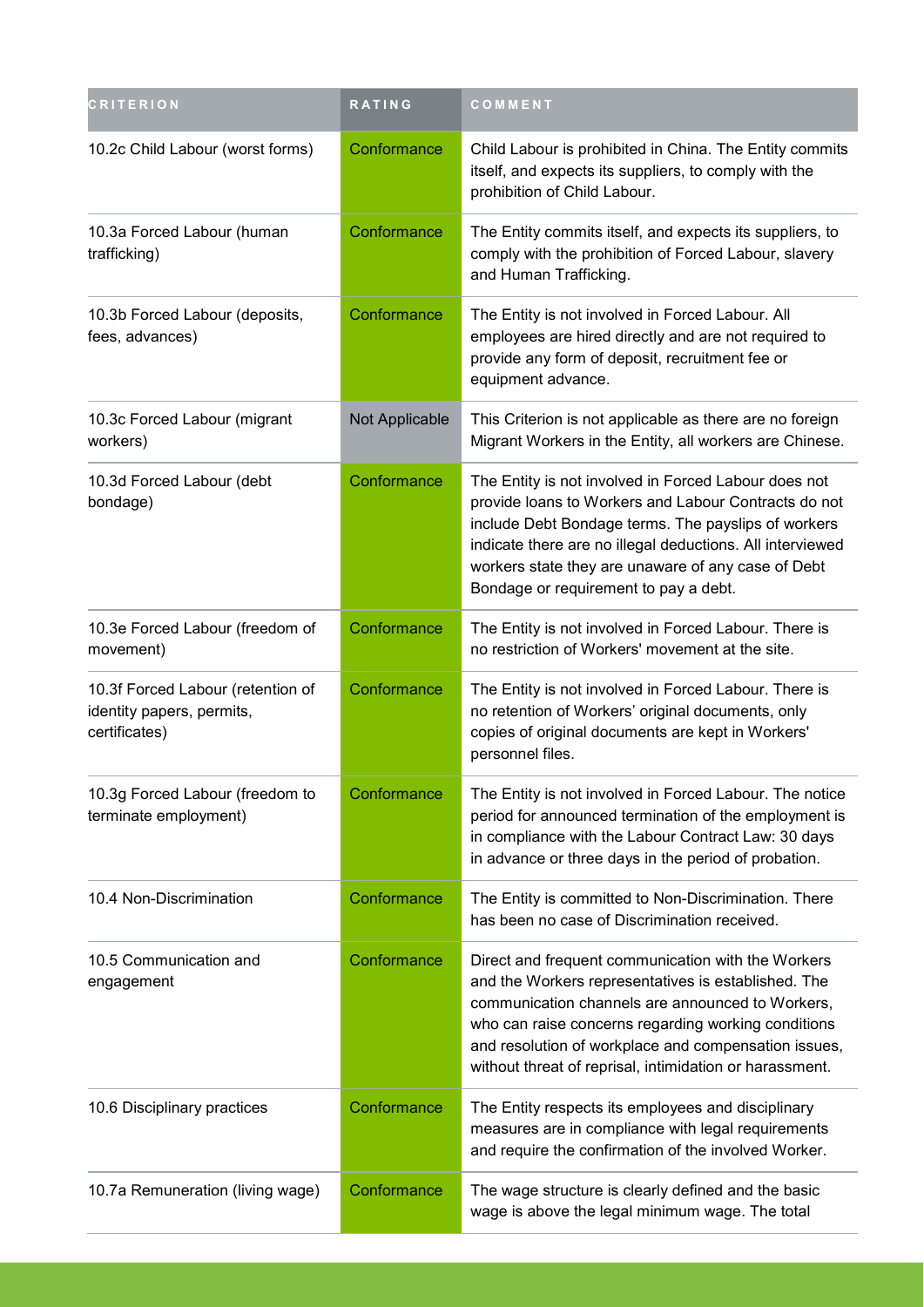| <b>CRITERION</b>                                                                        | <b>RATING</b> | COMMENT                                                                                                                                                                                                                                                                                                                                                                                                                       |
|-----------------------------------------------------------------------------------------|---------------|-------------------------------------------------------------------------------------------------------------------------------------------------------------------------------------------------------------------------------------------------------------------------------------------------------------------------------------------------------------------------------------------------------------------------------|
|                                                                                         |               | payment meets the Workers' basic need. All Workers<br>enrol in the mandatory social insurance scheme.                                                                                                                                                                                                                                                                                                                         |
| 10.7b Remuneration (method of<br>payment)                                               | Conformance   | All payments are documented and timely paid to all<br>Workers by bank transfer at the end of the following<br>month.                                                                                                                                                                                                                                                                                                          |
| 10.8 Working Time                                                                       | Conformance   | Working hours are recorded manually. The regular<br>Working Time for office staff is 40 hours a week, over<br>five days. For Workers at workshops, shifts are filled<br>for six consecutive days before at least one rest day.<br>Working hours are monitored control and monthly<br>overtime working hours do not exceed the legal<br>monthly limit.                                                                         |
| PRINCIPLE 11 OCCUPATIONAL HEALTH AND SAFETY                                             |               |                                                                                                                                                                                                                                                                                                                                                                                                                               |
| 11.1a Occupational Health and<br>Safety (OH&S) Policy (policy)                          | Conformance   | The Entity has established and implemented an<br>Occupational Health and Safety (OH&S) Policy and<br>the Policy is communicated with relevant stakeholders.<br>The continual suitability, adequacy and effectiveness<br>of the Policy is reviewed in the annual Management<br>Review meeting.<br>The OH&S Policy is published on:<br>http://www.nanshanqhj.com/static/admin/upload/file/20<br>190823/20190823003726 36529.pdf |
| 11.1b Occupational Health and<br>Safety (OH&S) Policy (workers and<br>visitors)         | Conformance   | The Occupational Health and Safety Policy is applied<br>to Workers and Visitors in compliance with the legal<br>requirements and the requirements of ISO<br>45001:2018. For further information, please see:<br>http://www.nanshanqhj.com/static/admin/upload/file/20<br>190823/20190823003726 36529.pdf                                                                                                                      |
| 11.1c Occupational Health and<br>Safety (OH&S) Policy (applicable<br>law and standards) | Conformance   | The Occupational Health and Safety Policy includes<br>commitment to comply with the legal requirements and<br>other requirements. Systems exist to identify all<br>applicable legal requirements and other requirements<br>and evaluate the legal compliance. For further<br>information, please see:<br>http://www.nanshanqhj.com/static/admin/upload/file/20<br>190823/20190823003726 36529.pdf                             |
| 11.1d Occupational Health and<br>Safety (OH&S) Policy (right to stop<br>unsafe work)    | Conformance   | Workers are provided the training courses to<br>understand the hazards, OH&S risks and actions<br>determined that are relevant to them and the right to<br>refuse unsafe work.                                                                                                                                                                                                                                                |
| 11.2 OH&S Management System                                                             | Conformance   | The Entity has implemented a documented ISO<br>45001:2018 Management System and holds a valid<br>ISO 45001:2018 certificate:<br>www.cnca.org.cn                                                                                                                                                                                                                                                                               |